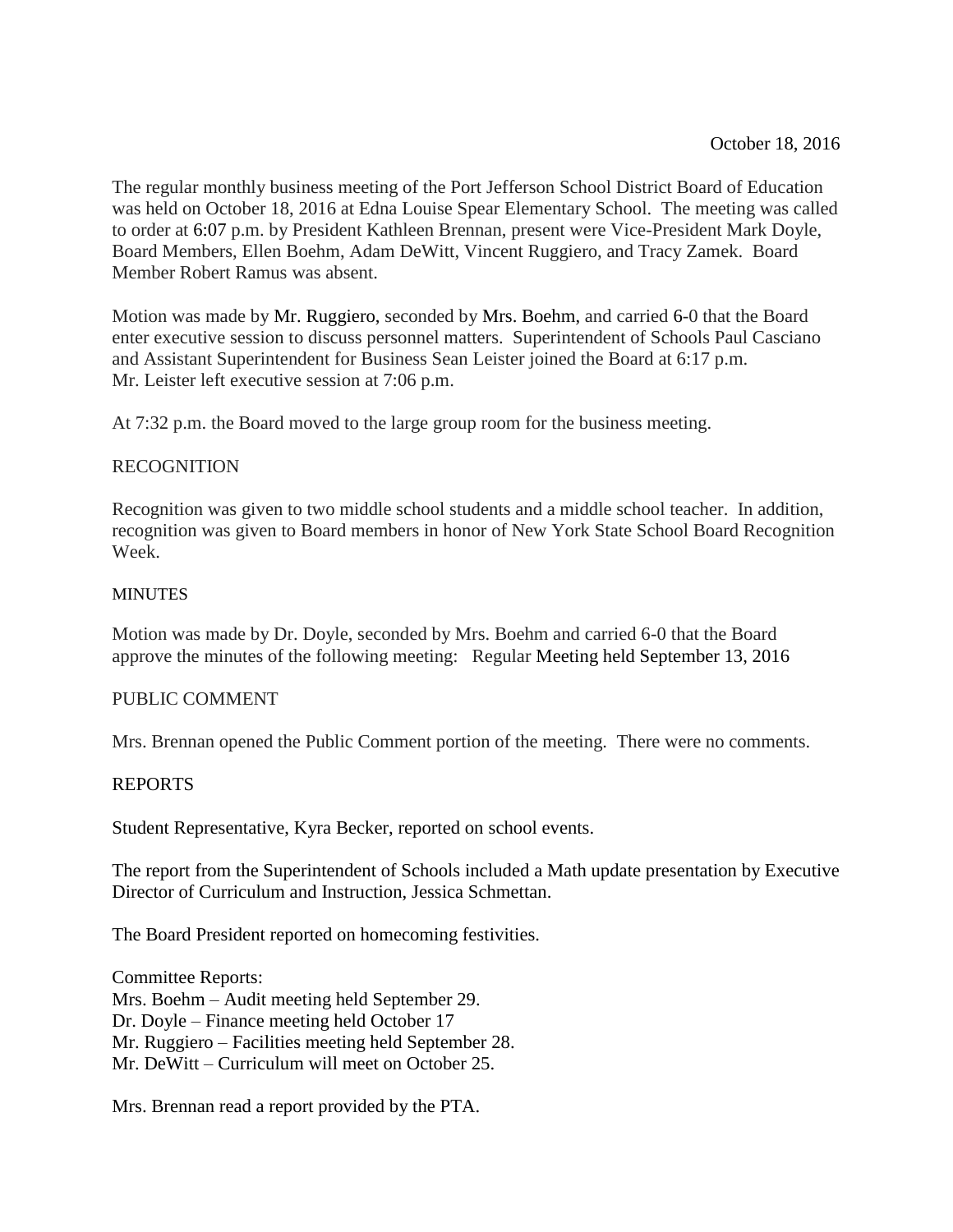## BOARD CONSENT AGENDA

Mrs. Brennan pulled personnel resolution A.3. for a separate vote. Changes to resolution A.3. were read into the record. Motion was made by Dr. Doyle, seconded by Mrs. Zamek and carried 6-0 that as recommended by the Superintendent of Schools, the Board approve Personnel resolutions numbered 1-2 and 4-9 appearing on the October 18, 2016 consent agenda**.** Motion was made by Dr. Doyle, seconded by Mr. Ruggiero and carried 5-0-1 (Mr. DeWitt abstained) that the Board approve resolution A.3. on the October 18, 2016 consent agenda.

Motion was made by Mrs. Boehm, seconded by Dr. Doyle and carried 6-0 that as recommended by the Superintendent of Schools, the Board approve Finance resolutions numbered 1- 6 appearing on the October 18, 2016 consent agenda. Mrs. Brennan acknowledged the scholarship donations in resolutions B.4 and 5.

Resolution D.3 was read into the record. Motion was made by Mr. Ruggiero, seconded by Mr. DeWitt and carried 6-0 that as recommended by the Superintendent of Schools, the Board approve Education resolutions numbered 1-3 appearing on the October 18, 2016 consent agenda.

# OLD BUSINESS

# NEW BUSINESS

Mrs. Brennan explained that the two policies presented were reviewed and recommended by the Policy Committee. Motion was made by Mr. Ruggiero, seconded by Dr. Doyle, and carried 6-0 that the Board accept for a first reading and adoption revisions to the following policies:

Policy 1900, Parent and Family Engagement Policy 5151, Homeless Children

## PUBLIC COMMENT

Mrs. Brennan opened the second public comment portion of the meeting.

B. Snow – teacher feedback on the Common Core survey

## ADJOURNMENT

At 8:23 p.m., motion was made by Mr. Ruggiero, seconded by Dr. Doyle and carried 6-0 to adjourn.

\_\_\_\_\_\_\_\_\_\_\_\_\_\_\_\_\_\_\_\_\_\_\_\_\_\_\_\_\_\_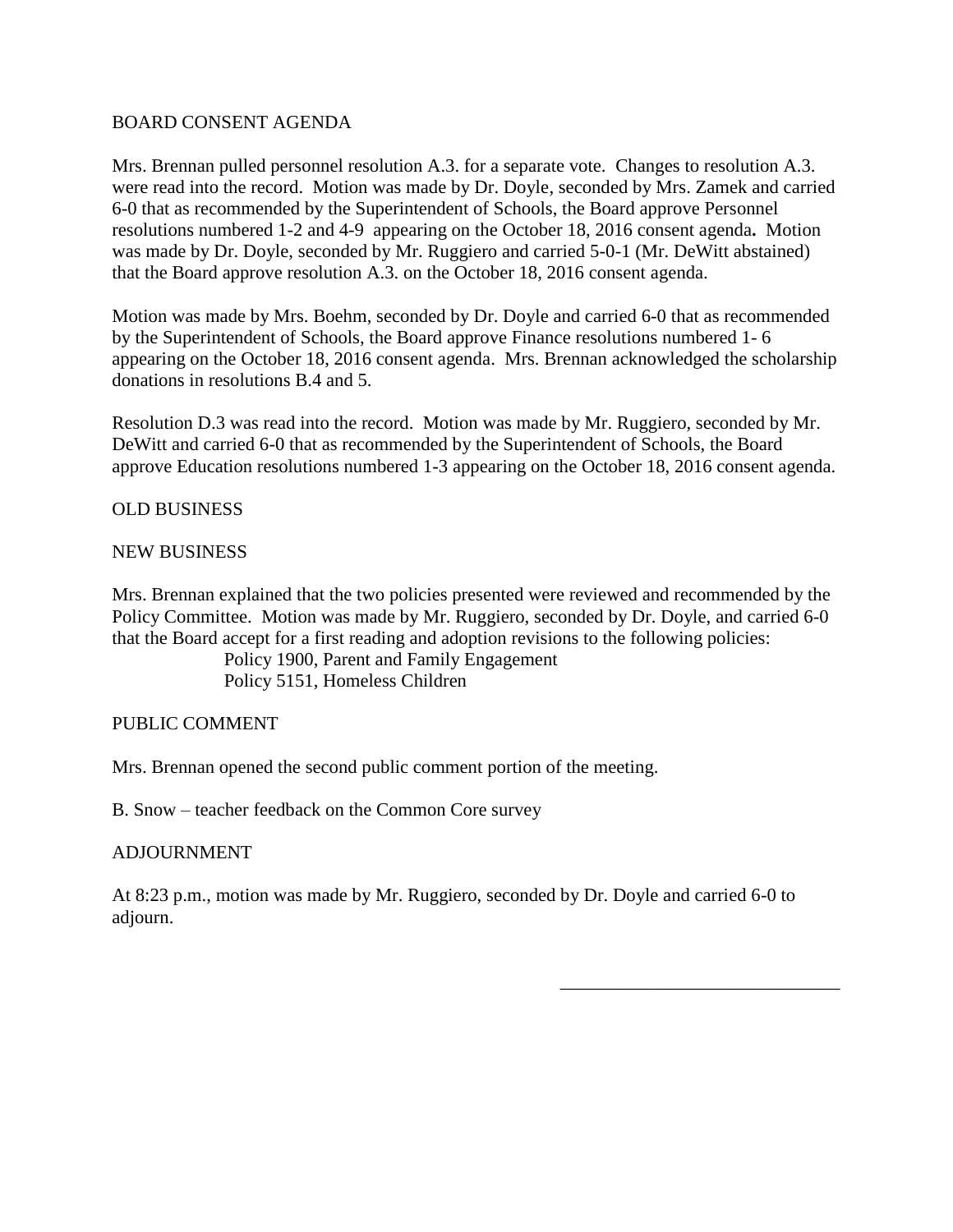#### **CONSENT AGENDA October 18, 2016**

#### **A. Personnel**

1. PSAT/SAT Proctors

The Board of Education approves the appointment of the following PSAT /SAT Proctors for the 2016-2017 school year at the rate of \$37.63 per hour, on an as needed basis:

Michael Augello Nancy Bachety Janelle Bellotti Connie Bermel Kristin Britt Kandice Brucella Brian Chalmers Dennis Christofor Madeline Combs Melissa Corey Samantha Davidson Lynne Edsall Robert Farenga Susan Federico Gina Fedler Taylor Forstell Kathi Galvin Celiana Gandolfo

Tracy Gray Debra Hagmeyer Debbie Hartmann Karen Harvey Patricia Koehnlein Winifred Kuemmel Demetra Laino Michelle Lautato Megan Lavin Karen Mall Christina Morgan Hope Post Megan Ryan Lynne Scofield Dawn Shackles Tara Sladek-Maharg Melissa Zinger

2. Co-Curricular Positions

The Board approves the following co-curricular positions for the 2016-2017 school year, pending minimum participant requirements: High School

Rescind - Student Organization–Sarah Ogden, Advisor, effective October 11, 2016 Appoint - Student Organization– Gina Fedler, Advisor, effective October 11, 2016 Rescind – Junior Class Advisor –Nicole Pennino-Costa, Advisor

3. Lifeguards

The Board approves the following Lifeguards for the 2016-2017 school year, for Community Swim at Edna Louise Spear Elementary School pool:

Head Lifeguard at the rate of \$20.00/hour - Maximillan Campbell (removed)

Karin Thomassen (added) Anique Schachner Joyce Brown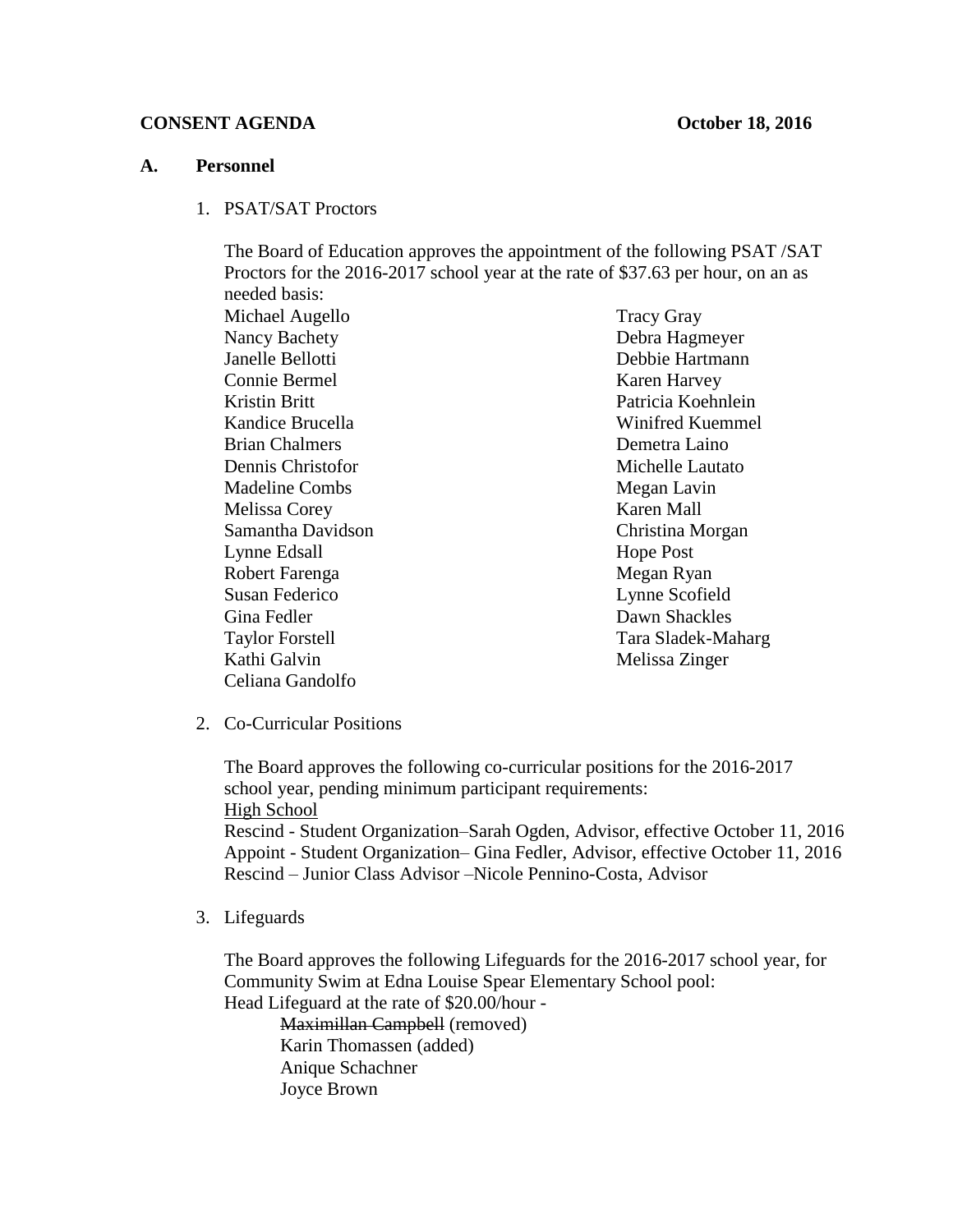Lifeguard at the rate of \$12.00/hour - Joseph Bardram Maximillan Campbell (removed) Karen Thomassen (added)

4. Coaching Positions

The Board approves the following coaching positions for the 2016-2017 school year, in accordance with the negotiated agreement with the Port Jefferson Teachers' Association: Appoint - Volunteer Wrestling Assistant Coach Nicholas Miceli Appoint - Volunteer Wrestling Assistant Coach Matthew DeVincenzo Appoint - Middle School Girls' Volleyball Madeline Combs Appoint - Middle School Girls' Basketball Madeline Combs Rescind - Junior Varsity Girls' Basketball Allyson Wolff Appoint - Junior Varsity Girls' Basketball Colleen Bellois Appoint - Volunteer Junior Varsity Girls' Basketball Allyson Wolff Rescind - Junior Varsity Girls' Lacrosse Madeline Combs Rescind - Middle School Cheerleading Pauline Spiller Appoint – Volunteer Boys' Winter Track David Okst

5. Substitutes

The Board approves the following substitute appointments for the 2016-2017 school year: Teacher Emily Kappelmier Marianne McFadden

|                         | Niarianne Nichadden  |
|-------------------------|----------------------|
| Teacher Aide            | Kristen Calendrille  |
| Clerical                | Bernadette McCormick |
| <b>Athletic Trainer</b> | Michele Matera       |

6. Lead Evaluators

The Board approves the following resolution:

WHEREAS, §30-3 of the Rules of the Board of Regents requires certification of lead evaluators for purposes of conducting evaluations of teachers and principals in accordance with the requirements under§3012-d of the Education Law, respecting Annual Professional Performance Reviews;

WHEREAS, the individuals named below have successfully completed a training course that meets the requirements prescribed in §30-3 of the Rules of the Board of Regents;

NOW, THEREFORE, BE IT RESOLVED, that the Port Jefferson Union Free School District certifies the following individuals as lead evaluators;

| Paul Casciano     | (principal and teacher) |
|-------------------|-------------------------|
| Jessica Schmettan | (principal and teacher) |
| Danielle Turner   | (teacher)               |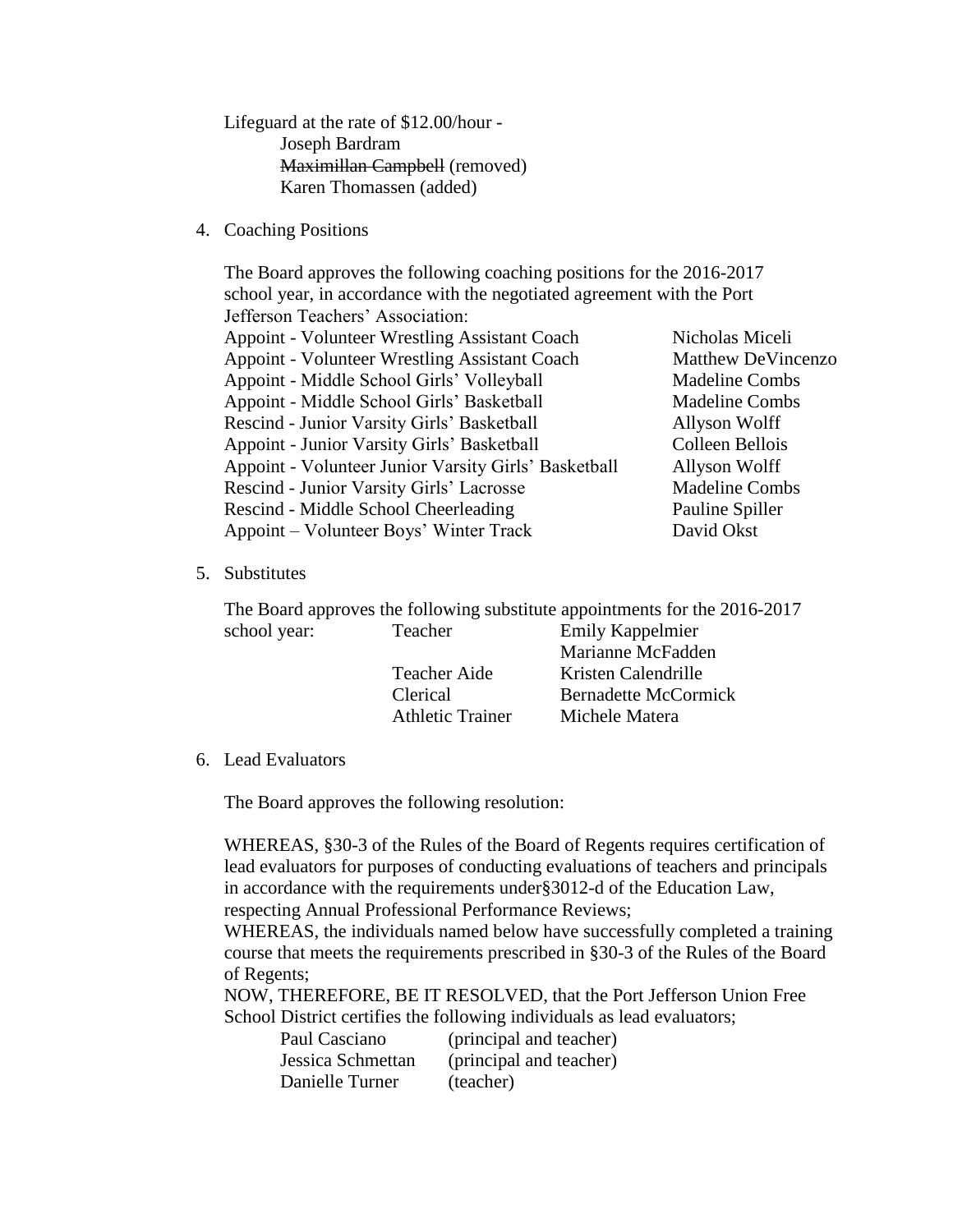7. Extra Class Assignments

The Board approves the following extra class assignments for the 2016- 2017 school year in accordance with the negotiated agreement with the Port Jefferson Teachers Association: Christina Marino - ENL, .2 FTE Full Year (daily) Melissa Zinger – Special Education, .2 FTE Full Year (daily effective on or about 9/26/16) Jennifer Walling – ENL, .2 Full Year (2 classes daily effective 9/12/16 to on or about 9/23/16, 1 class daily effective on or about 9/26/16) Stacy Buehler – Special Education, .2 FTE Full Year (daily) Jeanette Garofola – Special Education, .2 FTE Full Year (daily)

8. Appointment – Teaching Assistant

The Board approves the appointment of Annmarie Anderson as a Teaching Assistant, on a probationary basis, effective October 19, 2016, in accordance with the negotiated agreement with the United Paraprofessionals Association of Port Jefferson.

9. Appointment – Teaching Assistant

The Board approves the appointment of Alyssa Berlin as a Teaching Assistant, on a probationary basis, effective October 19, 2016, in accordance with the negotiated agreement with the United Paraprofessionals association of Port Jefferson.

## **B. Finance**

1. Financial Reports

The Board approves the following financial reports:

Claims Audit Report - Month of July Cash Flow Analysis - Month of July New Budget Transfers July Warrants & Treasurer Reports Fund Name Warrant # General Fund 1-4 School Lunch Fund No Warrants Federal Fund No Warrants Capital Fund 1-2 Trust & Agency No Warrants Payroll 1-2 Royal Fund No Warrants Scholarship Fund No Warrants Trial Balance - July 2016 Revenue Budget Status - July 2016-June 2017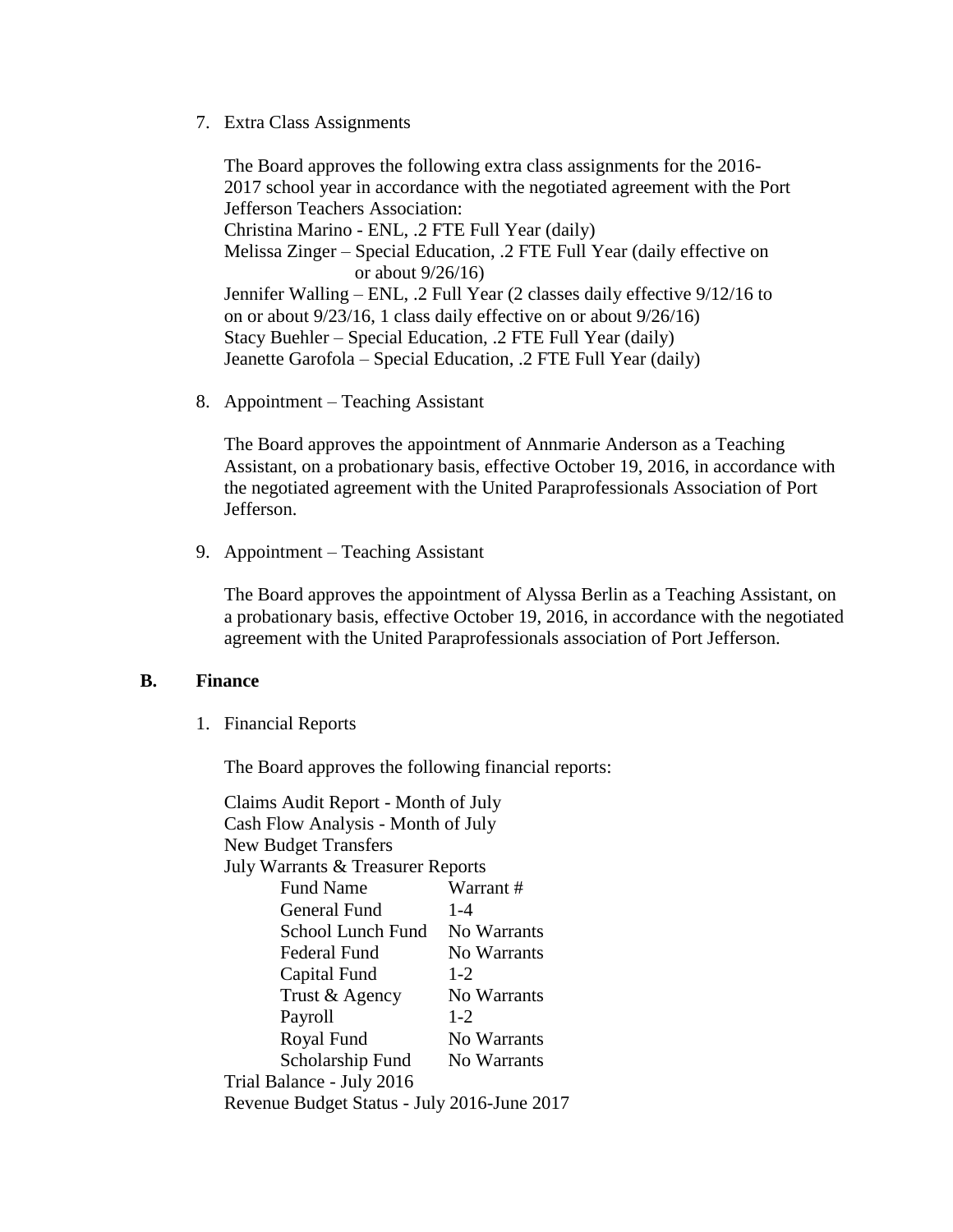Appropriation Status Report - July 2016-June 2017 Budget Transfers - Month of July Claims Audit Report - Month of August Cash Flow Analysis - Month of August New Budget Transfers August Warrants & Treasurer Reports Fund Name Warrant # General Fund 5-7,9-10,12,15-16 School Lunch Fund No Warrants Federal Fund 2-4 Capital Fund 3-5 Trust & Agency No Warrants Payroll 1,3-4 Royal Fund No Warrants Scholarship Fund No Warrants Trial Balance - July 2016 - August 31, 2016 Revenue Budget Status - July 2016-June 2017 Appropriation Status Report - July 2016-June 2017 Budget Transfers - Month of August

2. Acceptance of Audit Report

The Board approves the following resolution:

Be it resolved, that the Port Jefferson Union Free School District accepts the audited 2015-2016 Financial Statements from the external auditor, R.S. Abrams, for the fiscal year ending June 30, 2016.

3. Tax Levy

The Board approves the following resolution:

Be it resolved, that the amount to be raised by tax levy for the Port Jefferson Union Free School district be fixed at the sum of \$34,807,214; and, be it further resolved, that the amount to be raised by tax levy for the Port Jefferson Library Association be fixed at the sum of \$3,000,810 for the 2016-2017 school year.

4. Scholarship Donation

The Board gratefully accepts the donation from the Incorporated Village of Belle Terre in the amount of \$50.00 to the Andrew Golub Scholarship Fund.

5. SAT/ACT Prep Course Donation

The Board gratefully accepts the donation from Mark Hamilton of a SAT/ACT Prep Course at College 101 Prep Course, to be awarded to a high school student.